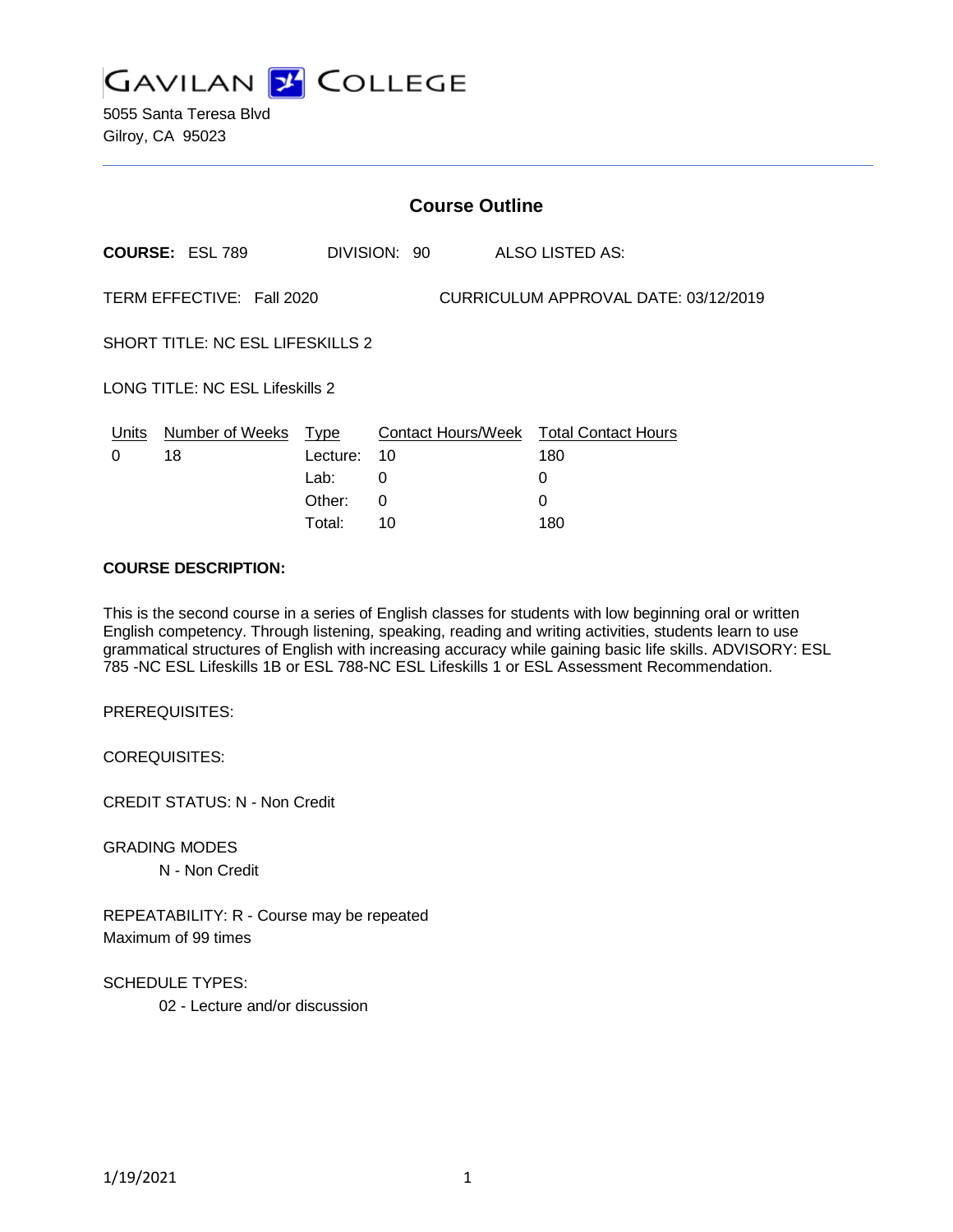# **STUDENT LEARNING OUTCOMES:**

1. Ask and answer questions about issues that affect people's daily lives (for example: family, education, daily activities at home and in the community, finding a job, ailments and injuries, places, food and nutrition, housing and the neighborhood, talking about future plans and goals).

Measure of assessment: Small/large group discussion, pair activities, oral interviews.

Semester/Year assessed, or planned Semester/Year of assessment: Spring 2021

2. Identify the main idea and supporting details of a short reading within the context of the life skills topics covered.

Measure of assessment: Textbook assignments, tests.

Semester/Year assessed, or planned Semester/Year of assessment: Spring 2021

3. Make affirmative and negative statements and questions, in oral and written form, using the simple present, present continuous, future, and simple past tenses within the context of the life skills topics covered.

Measure of assessment: Small/large group discussion, pair activities, oral interviews, textbook assignments, written work, tests.

Semester/Year assessed, or planned Semester/Year of assessment: Spring 2021

# **CONTENT, STUDENT PERFORMANCE OBJECTIVES, OUT-OF-CLASS ASSIGNMENTS**

### Curriculum Approval Date: 03/12/2019

Out-of-Class Assignments: Written textbook assignments; assigned readings; oral practice; vocabulary memorization; online practice. A tour of the main campus in Gilroy will be offered.

#### 3 Hours

Content: Introductory information: The student will review giving basic greetings, making introductions, and giving personal information (name, gender, age, marital status, address, phone number, etc.). Classroom vocabulary will be reviewed. Numbers and the English alphabet will be reviewed. Dictionary use will be introduced. Basic classroom terminology will be introduced such as ?I don?t understand?, ?Can you repeat that?? and ?What does this mean?? Basic grammatical terminology will be introduced including: subject, verb, object, adjective, noun, adverb, preposition.

Student Performance Objectives (SPO): Students will be able to greet one another, introduce themselves and give personal information, both orally and in written form.

# 14 Hours

Content: Family and Education: The Simple Present of ?be?, possessive adjectives, and possessive nouns will be reviewed. The student will learn vocabulary related to the topic of the family and education, such as the names and relationships of family members, types of schools and grade levels. In talking about his/her family, the student will learn descriptive adjectives to describe people's physical characteristics. Communication will focus on being able to discuss his/her family and education.

Student Performance Objectives (SPO): Students will be able to name, identify and describe family members and relationships. They will be able to talk about education. They will be able to use the simple present of "be", possessive adjectives, and possessive nouns in spoken and written form.

#### 14 Hours

Content: Community: The Present Continuous will be reviewed and modals will be introduced. The student will learn vocabulary related to the topic of community. The student will learn to describe activities and places in the community, such as the library, bank, post office and the mall. He or she will learn to make polite requests with the modals can, could, may and would. Communication will focus on using community resources and being able to describe what is currently happening.

Student Performance Objectives (SPO): The students will be able to conduct personal business in the community. They will be able to use the present continuous and modals for requests in spoken and written form.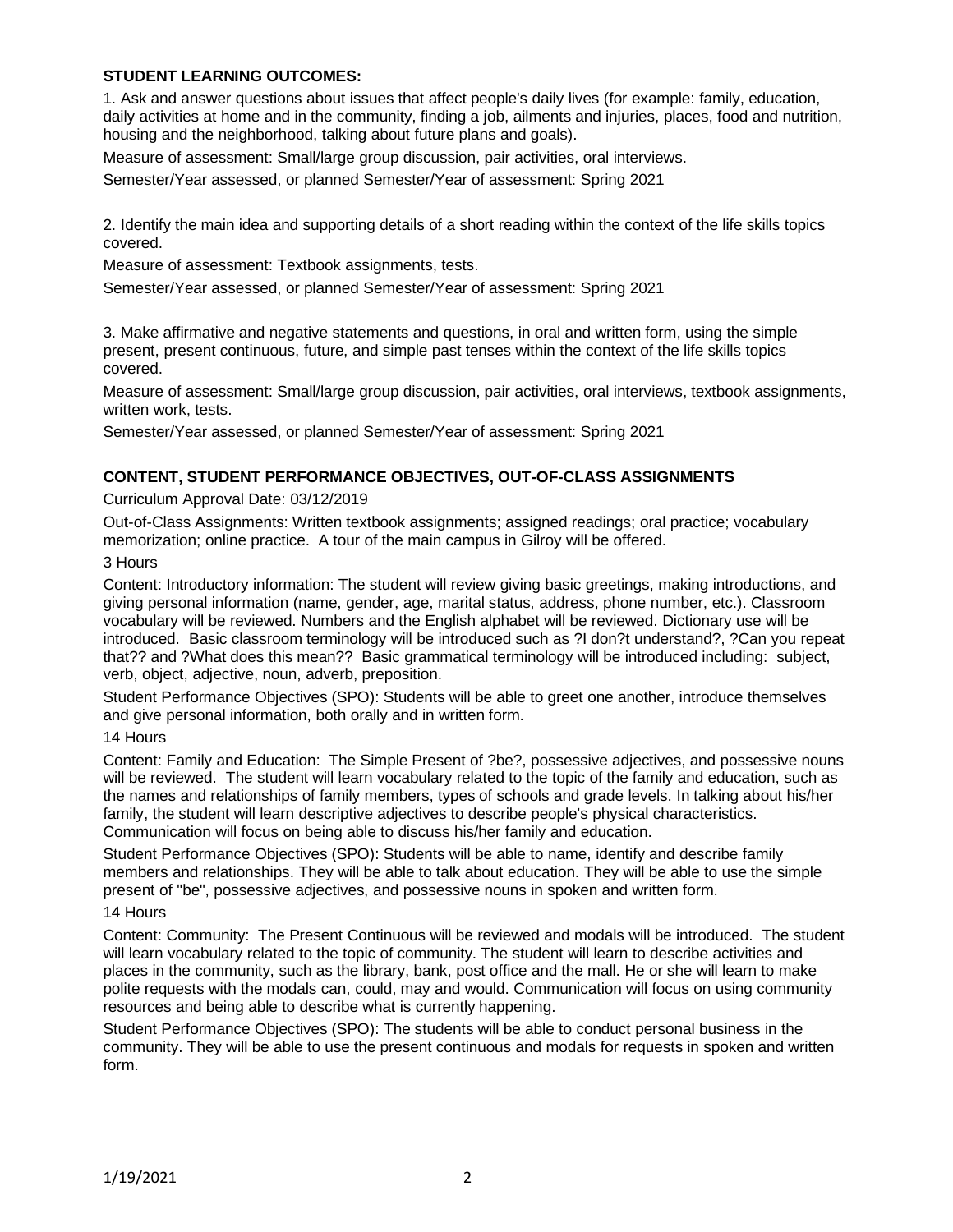# 14 Hours

Content: Daily Activities: The Simple Present and Adverbs of Frequency will be reviewed. The student will learn vocabulary related to daily activities at home and school. He or she will learn to use the simple present and adverbs of frequency to describe his/her daily routines. The student will learn to make appointments. Communication will focus on being able to discuss personal schedules.

Student Performance Objectives (SPO): Students will be able to use the simple present to communicate schedule information at home, school and work in spoken and written form.

#### 14 Hours

Content: Finding a Job: The student will learn vocabulary related to the topic of job positions, requirements and benefits. The student will learn to ask and answer questions about work responsibilities, schedules, benefits and requirements for jobs using the simple present. The student will practice filling out a job application and having an interview. Communication will focus on being able to inquire about a job.

Student Performance Objectives (SPO): Students will be able to find and apply for a job.

#### 14 Hours

Content: Ailments and Injuries: The Simple Past will be reviewed. The student will learn vocabulary related to the topic of ailments and injuries. He or she will review the names of body parts. The student will learn to make a doctor's appointment and report an injury or illness in the simple past tense. Communication will focus on being able to describe injuries and ailments.

Student Performance Objectives (SPO): Students will be able to report an illness, injury or accident using the past tense in spoken and written form.

#### 14 Hours

Content: Work: The student will learn vocabulary related to the topic of work. The student will learn to describe jobs and work activities. He or she will learn to use the past tense to describe completed and uncompleted work tasks. The student will practice interviewing for a job. Communication will focus on being able to describe his/her job and report progress at work.

Student Performance Objectives (SPO): The students will be able to describe their jobs and report progress at work using the simple past in spoken and written form.

#### 14 Hours

Content: Places: Descriptive and Comparative Adjectives will be reviewed. The student will learn vocabulary related to the topic of places. He or she will learn descriptive and comparative adjectives to describe emotions and life experiences in the community, at work and while traveling. Communication will focus on being able to compare two places.

Student Performance Objectives (SPO): Students will be able to describe and compare two places in the past and present tenses in spoken and written form. They will also be able to relate personal experiences.

#### 14 Hours

Content: Food and Nutrition: Count and Non-count Nouns will be reviewed and ?any?, ?many?, ?much?, ?a few?, and ?a little? will be introduced. The student will learn vocabulary related to the topic of food and nutrition. He or she will learn to talk about buying groceries, ordering food in a restaurant, and diet and nutrition. The student will learn to read a nutrition label and a recipe. Count and non-count nouns will be reviewed, and additional ones will be introduced. Communication will focus on being able to talk about food and nutrition.

Student Performance Objectives (SPO): Students will be able to give and take a food order and discuss healthy eating habits.

#### 14 Hours

Content: The Neighborhood: The student will learn vocabulary related to the topic of renting an apartment and living in a neighborhood. He or she will learn to describe activities, places and resources in a neighborhood. The student will learn to read a housing ad. He or she will learn to describe problems that might occur in a rental situation. Communication will focus on responding to a housing ad and requesting utility services.

Student Performance Objectives (SPO): The students will be able to utilize resources in a neighborhood, acquire housing and report problems to a landlord.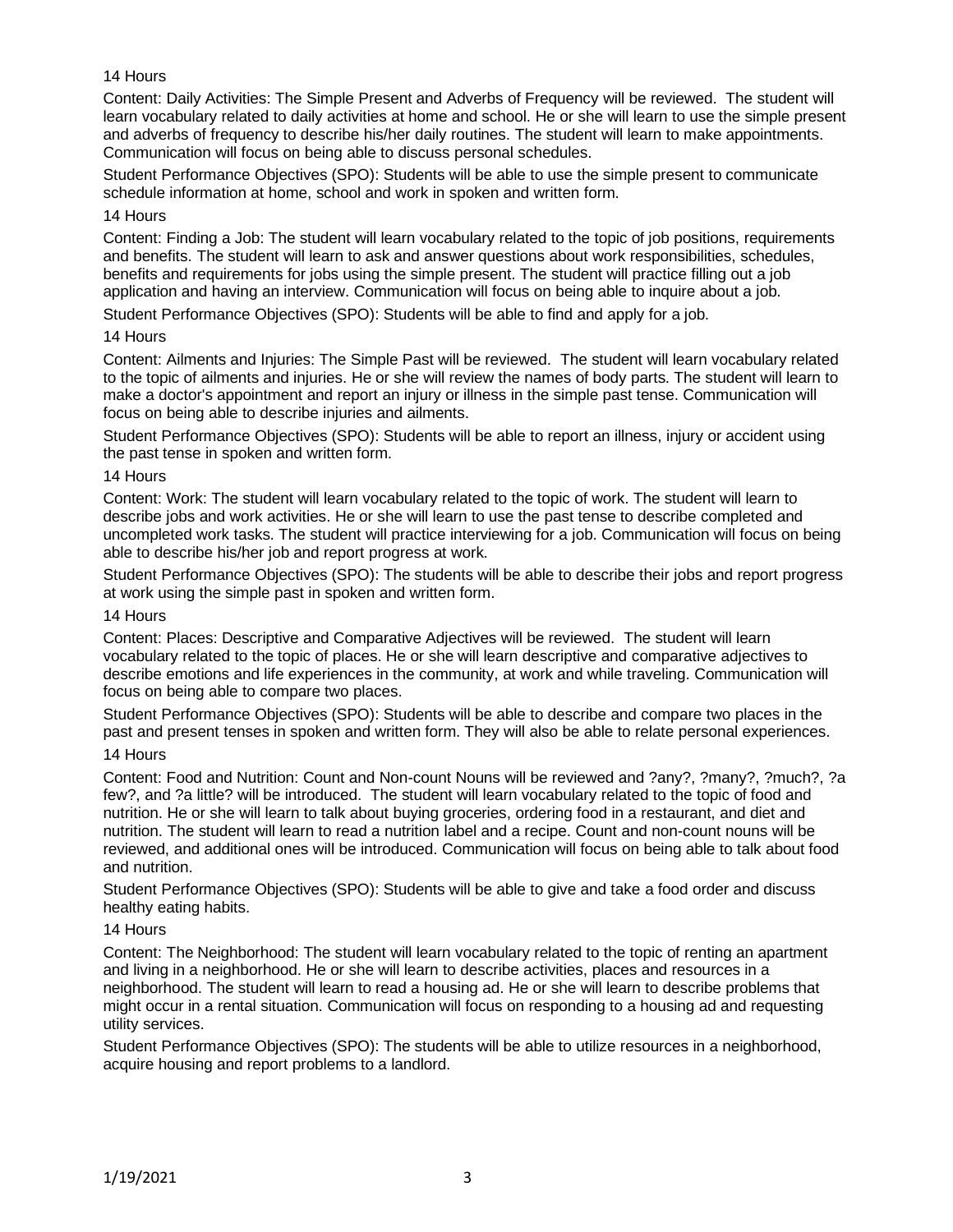# 14 Hours

Content: Driving: The Modals -must- and -have to- will be introduced. The student will learn vocabulary related to driving around town. He or she will learn to read traffic signs and to ask for and give directions using prepositions of direction. He or she will learn to use the modal "must" and the expression "have to" to talk about traffic rules. Communication will focus on being able to ask and give directions and conduct transactions at DMV.

Student Performance Objectives (SPO): Students will be able to give and follow directions, obey traffic signs and rules, and conduct business at DMV.

14 Hours

Content: Plans: The Future with -be going to- will be reviewed and the Modal -might- will be introduced. The student will learn vocabulary related to the topic of making plans. He or she will learn to use the future tense with "going to" to describe weekend and holiday plans. The student will be introduced to the modal "might". Communication will focus on being able to express plans for the immediate future.

Student Performance Objectives (SPO): Students will be able to describe plans for the near future using the future tense in spoken and written form.

### 14 Hours

Content: Goals: The Future with -will- will be reviewed. The student will learn vocabulary related to the topic of personal and educational goals. He or she will learn to use the modal "will" to describe future goals. The student will be introduced to infinitives with "want", "plan" and "need". Communication will focus on being able to express goals for the future.

Student Performance Objectives (SPO): Students will be able to describe their goals for the long-term future, both in spoken and written form.

6 Hours

Content: Review vocabulary, grammatical structures, and parts of speech. Student Performance Objectives (SPO): Students will be able to carry on short conversations, skim and scan short readings for specific information and write simple sentences using the thematic vocabulary and grammar introduced during the semester.

3 Hours

Final Exam

# **METHODS OF INSTRUCTION:**

Students are taught the English language through a variety of activities that include: conversations, role playing, dialogues, reading, writing practice, and dictation. All activities are based on thematic topics of immediate use for beginning-level students who need to get basic communicative competence in English. A few suggested methods are TPR (Total Physical Response), the Natural Approach, the Communicative Approach, Cooperative Learning, and Experiential Learning.

# **OUT OF CLASS ASSIGNMENTS:**

Required Outside Hours: 360

Assignment Description:

(20 hours/week) Daily homework may include: written textbook assignments; assigned readings; oral practice; vocabulary memorization; online practice.

A tour of the main campus in Gilroy will be offered.